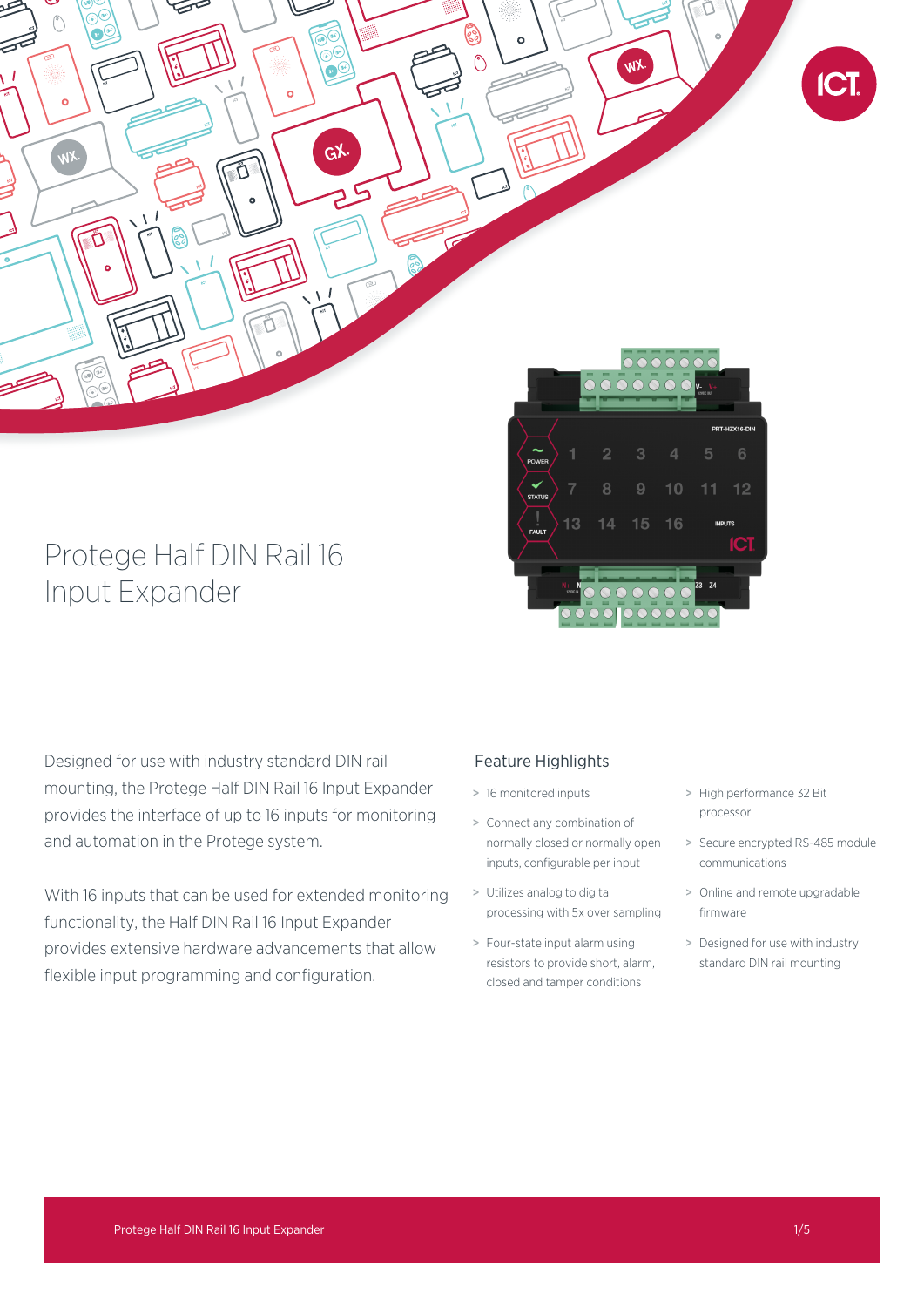## Connectivity and System Expansion

Expanding the Protege system with local inputs and outputs allows convenient, cost-effective expansion with the following additional benefits:

- > 16 inputs can be assigned to any 4 areas in the system each being processed using different options or features
- > Address configuration of the input expander is achieved using the address programming feature of the Protege system controller

## Power Supply

Device power is supplied from a 12VDC input. Ultra low current requirements ensure cost-effective power distribution.

## Wall Mountable

The additional wall mounting feature provides absolute convenience and flexibility in module positioning.

## Smaller Footprint

The compact two-tier half DIN rail module design occupies less valuable real estate to provide more control in less space.

## Communication

A single RS-485 communication interface port used for all network communication functions and interconnection to other modules.

## LED Indicators

The input expander features comprehensive diagnostic indicators that can aid in diagnosing faults and conditions. LED indicators on the input expander include:

- > Status indicator
- > Fault indicator
- > Power indicator
- > Input indicators

## Upgradable Firmware

Utilizing the latest flash technology and high performance communication mediums, the firmware can be updated via the Protege interface.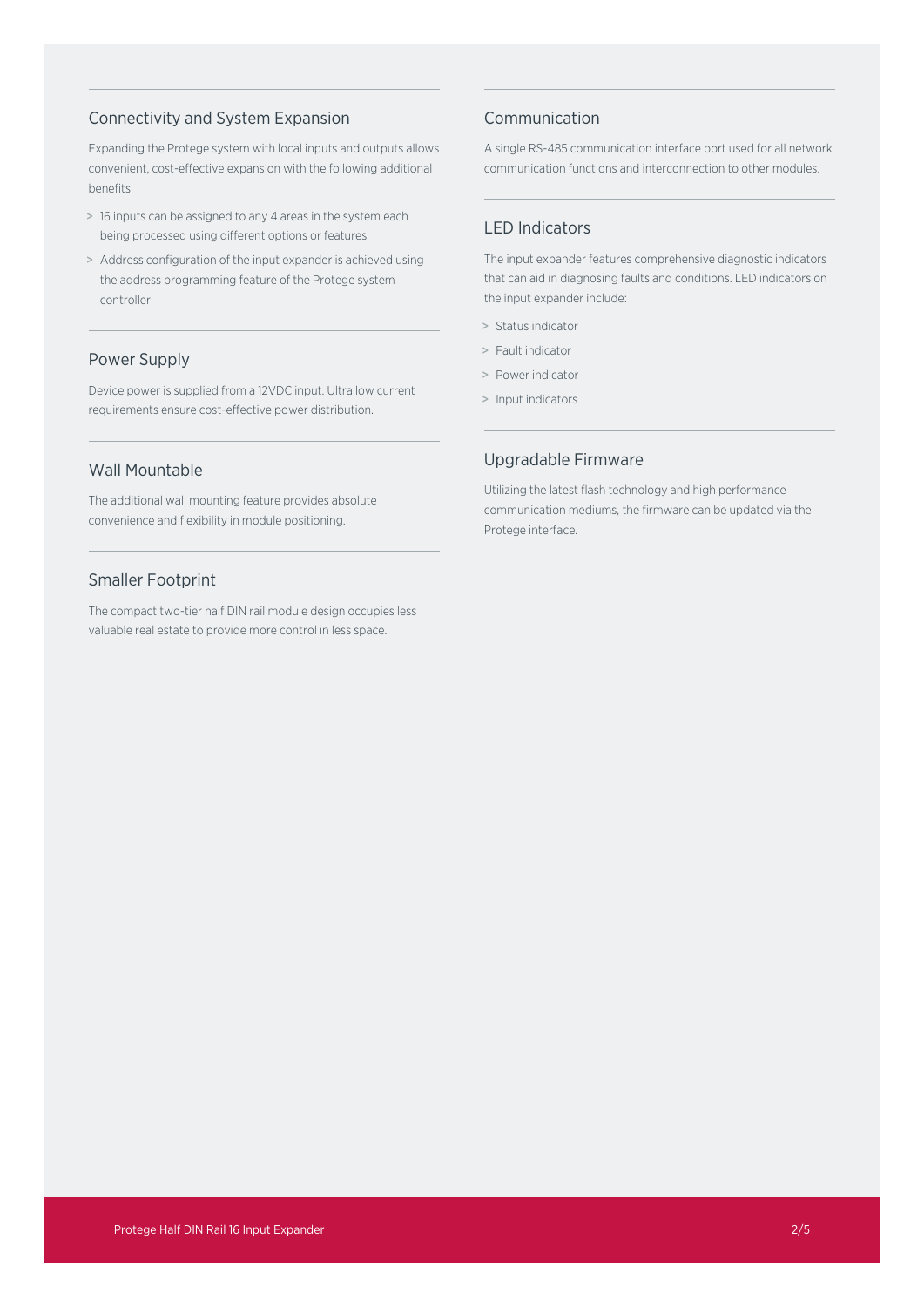# Technical Specifications

| <b>Ordering Information</b>               |                                                                          |
|-------------------------------------------|--------------------------------------------------------------------------|
| PRT-HZX16-DIN                             | Protege Half DIN Rail 16 Input Expander                                  |
| <b>Power Supply</b>                       |                                                                          |
| DC Input Voltage                          | $11-14VDC$                                                               |
| DC Output Voltage<br>(DC IN Pass-Through) | 10.83-14.0VDC 0.7A (Typical) Electronic Shutdown at 1.1A                 |
| Operating Current                         | 80mA (Normal Standby)                                                    |
| Total Combined Current*                   | 3A (Max)                                                                 |
| Low Voltage Cutout                        | 8.7VDC                                                                   |
| Low Voltage Restore                       | 10.5VDC                                                                  |
| Communication                             |                                                                          |
| RS-485                                    | Module Network                                                           |
| <b>Inputs</b>                             |                                                                          |
| Inputs                                    | 16 High Security Monitored Inputs (10ms to 1hr Input Speed Programmable) |
| Trouble Inputs                            | 16                                                                       |
| <b>Dimensions</b>                         |                                                                          |
| Dimensions (L x W x H)                    | 78 x 90 x 60mm (3.07 x 3.54 x 2.36")                                     |
| Net Weight                                | 180g (6.3oz)                                                             |
| Gross Weight                              | 240g (8.5oz)                                                             |
| <b>Operating Conditions</b>               |                                                                          |
| <b>Operating Temperature</b>              | UL/ULC 0° to 49°C (32° to 120°F) : EU EN -10° to 55°C (14° to 131°F)     |
| Storage Temperature                       | -10° to 85°C (14° to 185°F)                                              |
| Humidity                                  | 0%-93% non-condensing, indoor use only (relative humidity)               |
| Mean Time Between Failures (MTBF)         | 784,316 hours (calculated using RFD 2000 (UTE C 80-810) Standard)        |

\* The total combined current refers to the current that will be drawn from the external power supply to supply the expander and any devices connected to its outputs. The auxiliary outputs are directly connected via thermal resettable fuses to the N+ N- input terminals, and the maximum current is governed by the trip level of these fuses.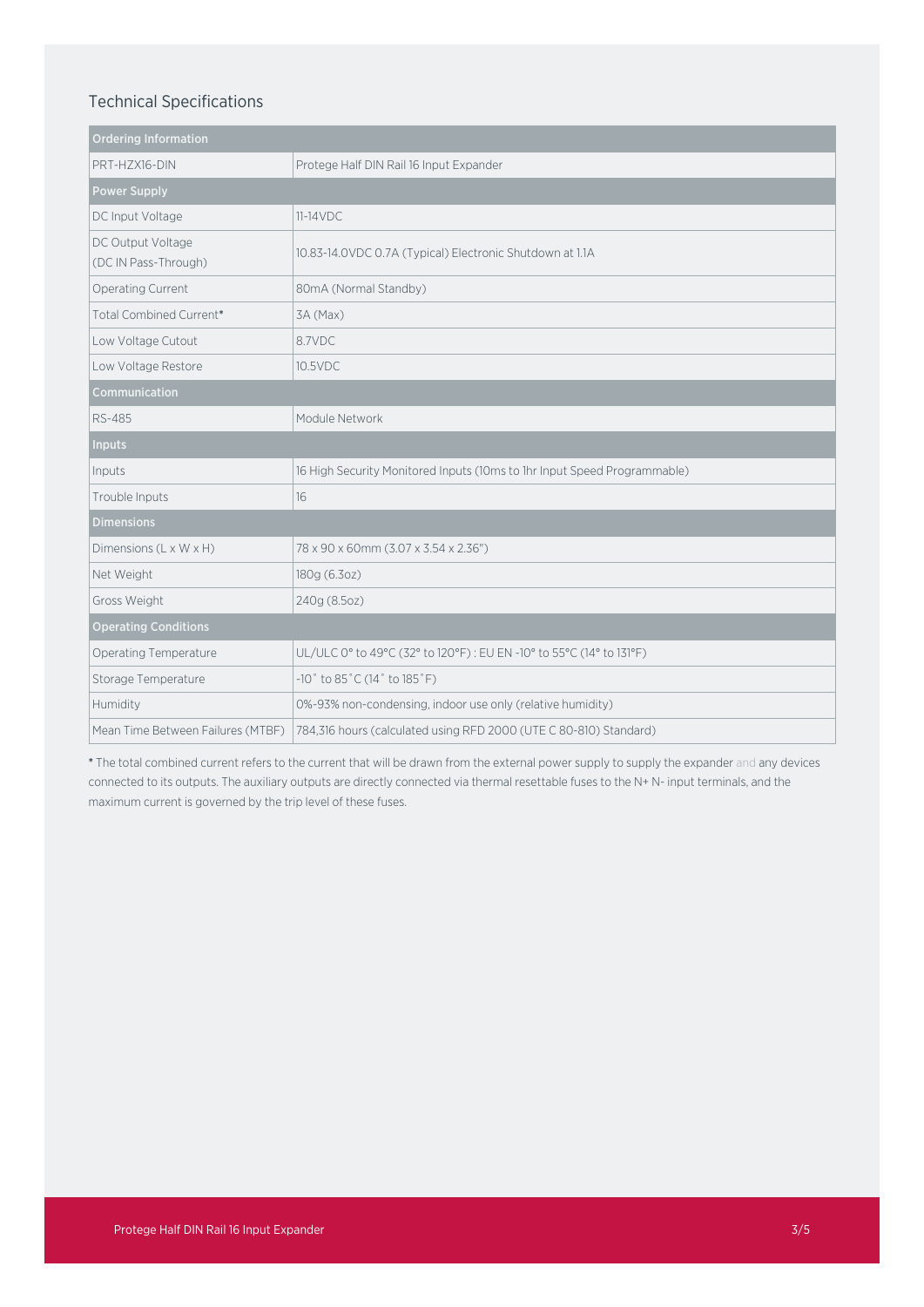## Regulatory Notices

### RCM (Australian Communications and Media Authority (ACMA))

This equipment carries the RCM label and complies with EMC and radio communications regulations of the Australian Communications and Media Authority (ACMA) governing the Australian and New Zealand (AS/NZS) communities.

#### CE – Compliance with European Union (EU)

Conforms where applicable to European Union (EU) Low Voltage Directive (LVD) 2014/35/EU, Electromagnetic Compatibility (EMC) Directive 2014/30/EU, Radio Equipment Directive (RED)2014/53/EU and RoHS Recast (RoHS2) Directive: 2011/65/EU + Amendment Directive (EU) 2015/863.

This equipment complies with the rules of the Official Journal of the European Union, for governing the Self Declaration of the CE Marking for the European Union as specified in the above directives.

Security Grade 4, Environmental Class II, EN 50131-1:2006+A2:2017, EN 50131-3:2009, EN 50131-6:2008+A1:2014, EN 50131-10:2014, EN 50136-1:2012, EN 50136-2:2013, EN 60839-11-1:2013, Power frequency magnetic field immunity tests EN 61000-4-8, Readers Environmental Class: IVA, IK07.

#### UK Conformity Assessment (UKCA) Mark

This equipment carries the UKCA label and complies with all applicable standards.

#### UL/ULC (Underwriters Laboratories)

- > UL1610 for Central-Station Burglar-Alarm Units
- > UL294 for Access Control System Units
- > CAN/ULC S304 for Signal Receiving Centre and Premise Burglar Alarm Control Units
- > CAN/ULC S319 for Electronic Access Control Systems
- > CAN/ULC S559 for Fire Signal Receiving Centres and Systems

#### Federal Communications Commission (FCC)

FCC Rules and Regulations CFR 47, Part 15, Class A.

This equipment complies with the limits for a Class A digital device, pursuant to Part 15 of the FCC rules. Operation is subject to the following two conditions: (1) This device may not cause harmful interference; (2) This device must accept any interference received, including interference that may cause undesired operation.

#### Industry Canada

#### ICES-003

This is a Class A digital device that meets all requirements of the Canadian Interference-Causing Equipment Regulations. Cet appareil numérique de la classe A est conforme à la norme NMB-003 du Canada.

#### CAN ICES-3 (A)/NMB-3(A)

> For a full regulatory and approval list please visit the ICT website.